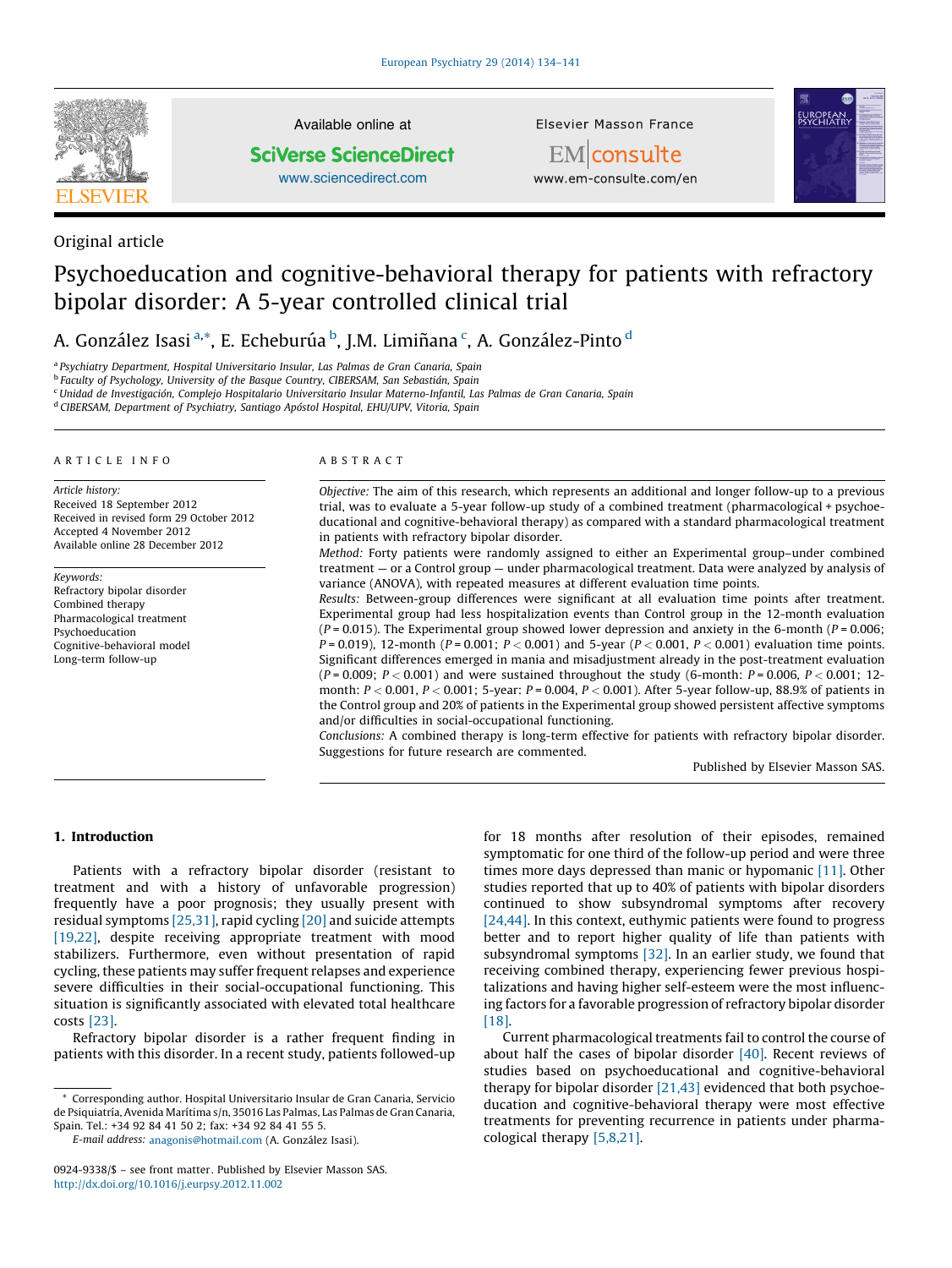In a recent study, a group of patients receiving standard treatment for bipolar disorder was compared with a group additionally receiving psychoeducation as an adjunctive therapy, for a 5-year follow-up period. Patients receiving adjunctive psychoeducation therapy experienced fewer recurrence episodes and shorter periods with acute symptoms, and needed shorter hospital stay [\[10\]](#page-6-0). A further long-term benefit of psychological adjunctive therapy is that, compared to conventional therapy, it is less costly and more effective [\[38\]](#page-6-0).

In the last few years, structured psychological therapies that combine both types of procedure (psychoeducation and cognitivebehavioral therapy) are being increasingly adopted [\[28,34,35,37\].](#page-6-0) While psychoeducation has proven effective on bipolar disorder [\[10\]](#page-6-0) both for preventing manic and depressive episodes, studies reported that cognitive-behavioral therapy is especially useful in the treatment and prevention of depression  $[6,41]$ . Thus, combining both therapies was expected to be especially helpful. Studies on other severe mental diseases like schizophrenia, suggested that enhancing patients' insight into the disease through psychoeducation without providing clues to reduce depressive symptoms could entail certain risk [\[1\].](#page-6-0) However, in a long-term study, participants who received cognitive-behavioral therapy in addition to psychoeducation experienced 50% fewer days of depressed mood over the course of 1 year and less antidepressant increases as compared with the group of psychoeducation alone [\[46\]](#page-7-0).

Earlier we reported the results of a pilot study on this issue, though with a reduced number of patients [\[15,16\]](#page-6-0). More recently, we presented a study on the evaluation of short-term and medium-term (1 year) efficacy of a psychological intervention program that combined psychoeducation with cognitivebehavioral therapy, applied as a complement to pharmacological therapy with a group-based approach, for patients with refractory bipolar disorder [\[17\]](#page-6-0). We also proposed that incorporating such a psychological program to standard clinical practice in Mental Health Centers of our Community could help reducing the burden and associated costs of these patients on the Health Services.

However, no evidence of the long-term effectiveness of such a program is available, an important issue in view of the chronic nature of this type of mental disease. Some researchers reported that the effectiveness of psychological interventions decreased over the time [\[7,30\],](#page-6-0) while others demonstrated persistent efficacy [\[10\]](#page-6-0).

The main aim of this study was to evaluate the effectiveness of a psychological program for patients with refractory bipolar disorder, taking into account global affective symptoms and adaptation to daily life as therapeutic failure/success, in a 5-year follow-up study. We also examined, as a secondary aim, specific clinical differences regarding anxiety, depression, mania, misadjustment and recent hospitalizations, between a group of patients receiving standard treatment for bipolar disorder and a group additionally receiving psychoeducation and cognitivebehavioral therapy as an adjunctive therapy.

# 2. Method

#### 2.1. Participants

Participants were outpatients diagnosed with refractory bipolar disorder in the Grand Canary healthcare area, who were managed at the Center for Mental Health of Las Palmas, during 2005 and 2006. All of these patients were under pharmacological treatment, prescribed on an individual basis, mainly consisting of a mood stabilizer (predominantly lithium); some of them also received antipsychotics and/or benzodiazepines. Inclusion criteria were:

- patient meeting the DSM-IV-TR [\[2\]](#page-6-0) criteria for type I bipolar disorder for at least 2 years;
- history of severe or unfavorable progression of the disease despite adequate pharmacological treatment, defined as two or more relapse events in the preceding year, suicide attempts, persistent affective symptoms (for a period of at least 3 months) despite appropriate drug treatment (Beck's Depression Index [BDI]score > 7; Young Mania Rating Scale [YMRS] score > 6) or severe difficulties in social-occupational functioning (Misadjustment Scale [IS]score > 14);
- patient euthymic or with subsyndromal symptoms at the beginning of the study (BDI  $>$  7; YMRS  $>$  6);
- patient not receiving psychotherapy (individual or groupbased);
- age between 18 and 65 years.

Patients with poor medication adherence, according to the doctor or relatives' report, were excluded.

Forty patients were recruited for this study. All of them completed the treatment during the follow-up period except for two control patients who died during the first year (one by suicide and one by heart attack); none of them met the criteria to diagnose a depressive or hypomanic or manic episode at the beginning of the study. All patients gave their informed consent to participate in this randomized clinical trial. This research was approved by the Hospital's Ethics Committee.

### 2.2. Study design

The sample size was calculated for 5% confidence level, 90% power, 0.75 success proportion in the experimental group, 0.20 success proportion in the control group, and 15% approximate failure; the resulting sample size was approximately 20 subjects per group.

Subjects were randomly assigned to either the Experimental or the Control group. Subjects in the Experimental group received psychotherapy in addition to conventional drug treatment, while those in the Control group only received conventional drug treatment. Patients in the Control group did not receive psychotherapy during the 5 years of the study.

Independent measures corresponding to each subject were evaluated at five different time points: immediately before treatment (baseline), immediately after the termination of the treatment (post-treatment), in a follow-up visit 6 months after the termination of treatment (6 months), in a follow-up visit 12 months after the termination of treatment (12 months) and in a follow-up visit 5 years after the termination of treatment (5 years).

The researchers in charge of evaluating the subjects were blinded to their treatment.

This study was designed for between-group comparison of the proportions of patients with persistent affective symptoms and/or severe difficulties in their social-occupational functioning during the follow-up period, and for analyzing the number of hospitalization events as well as possible improvements in daily functioning and anxiety in both groups of patients.

#### 2.3. Assessment measures

Patients underwent a semi-structured individual interview (Structured Clinical Interview for DSM-IV-TR Axis Disorders-Patient Version; SCID-P) [\[13\]](#page-6-0) at the beginning of the study, aimed at confirming the diagnosis of a bipolar disorder I or II, according to the DSM-IV-TR criteria. During the interview, subjects were asked to describe their symptoms, the history of their disorder, the treatments they had received and the degree to which they perceived their disorder to be disabling for daily life.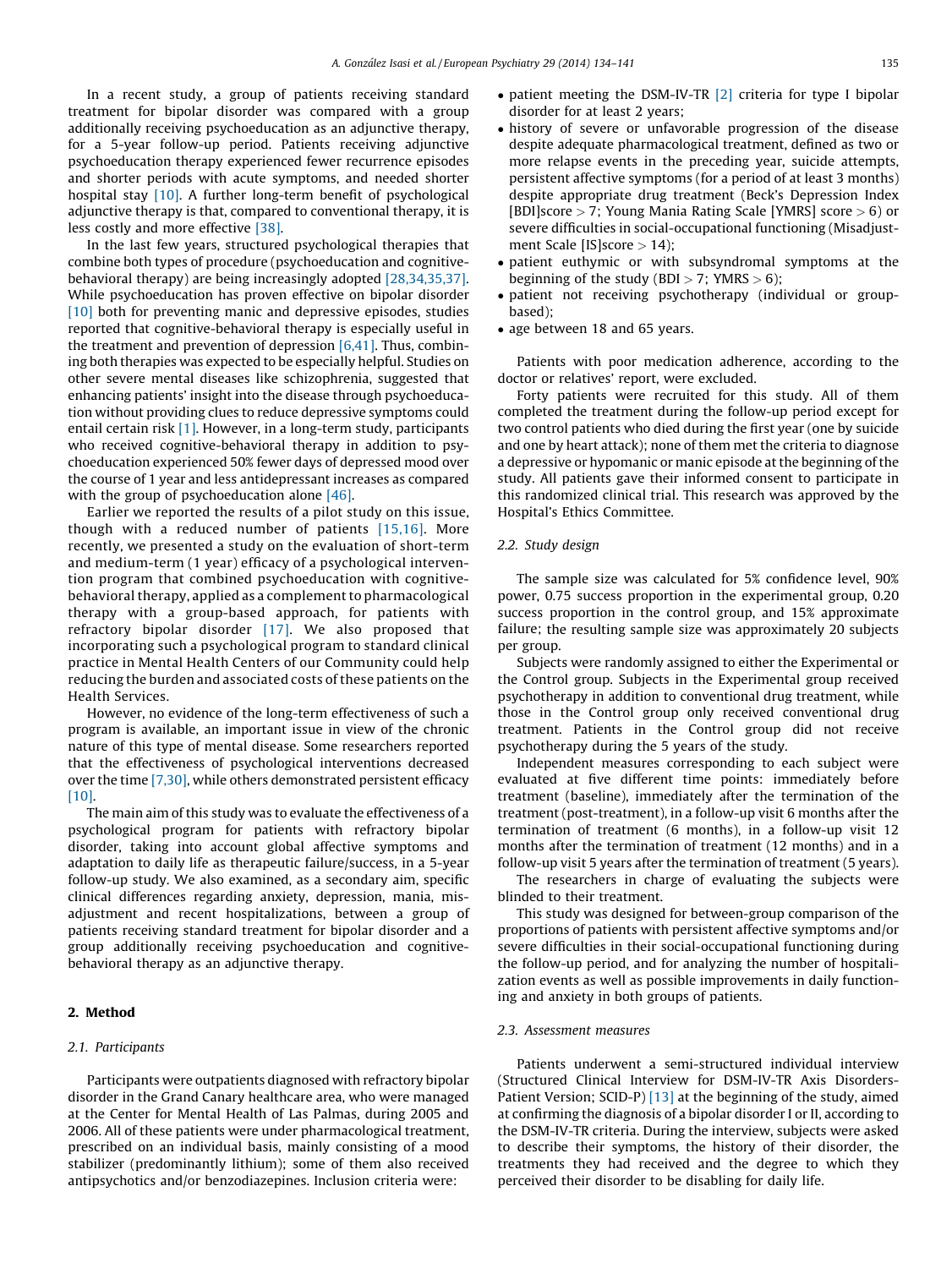During each evaluation visit, the researcher (blinded to patients' treatment) administered the following questionnaires: Beck's Depression Index (BDI) [\[4,42\],](#page-6-0) Young Mania Rating Scale (YMRS) [\[2,9,45\],](#page-6-0) State Trait Anxiety Inventory (STAI-S) [\[39\]](#page-6-0) and Misadjustment Scale (IS) [\[12\].](#page-6-0) In all of these scales, lower scores indicate better outcomes. These tools are described in detail elsewhere [\[15\]](#page-6-0).

# 2.4. Treatment groups

# 2.4.1. Experimental group (pharmacological treatment plus psychotherapy)

Patients assigned to this group participated in a psychological intervention program in addition to their conventional pharmacological treatment. The psychological program consisted of an initial psychoeducation session about their disorder, followed by an explanation of the relationship between thoughts, activities, physical feelings and mood, and about identifying and monitoring early warning symptoms in order to deal with them. Subsequently, they were trained in the use of anxiety-control techniques (relaxation and breathing, self-instructions and cognitive distraction), sleep hygiene habits and planning gratifying activities. Later on, they were trained in detecting distorted thoughts and using the process of cognitive restructuring. Finally, for the purpose of consolidating the treatment and in an attempt to prevent relapse, participants were trained in problem solving and improvement of self-esteem. In addition, a program of social skills (assertiveness, non-verbal communication, conversational skills, giving and receiving compliments, giving and receiving criticism and asking for favors) was introduced from the second session on, and was part of every therapy session until the end of the treatment. The objectives of the psychological intervention program were to enhance patients' understanding of their disorder, to reduce the number of hospitalizations, to reduce their levels of anxiety, to improve their repertoire of social skills and assertiveness control, to help them controlling their mood by shifting thoughts and getting involved in enjoyable activities, to enhance their selfesteem and to improve their adaptation to daily life by learning problem-solving strategies.

The cognitive therapy used in this research was based on the therapist's guide manual included in Lam et al. [\[27\].](#page-6-0) This psychological intervention program — based on a cognitivebehavioral model — consisted of 20 weekly sessions of 1.5 hours each, led by a clinical psychologist assisted by psychiatric nurses. Patients in the Experimental group underwent psychotherapy in two subgroups of 10 subjects each.

Two weeks elapsed between patients' consent and the beginning of the psychological intervention program. As mentioned, all patients in this group were under individualized psychoactive drug(s) treatment (mood stabilizers, antipsychotics and/or benzodiazepines) adjusted by a psychiatrist.

### 2.4.2. Control group (pharmacological treatment)

Patients assigned to the control group only received an individualized psychoactive drug(s) treatment (mood stabilizers, antipsychotics and/or benzodiazepines) adjusted by a psychiatrist. Patients regularly visited their psychiatrist approximately once in a month, although a psychiatrist was available to provide support when necessary.

# 2.5. Statistical analysis

In a first analysis, the baseline characteristics of both groups were compared.

Analysis of the results of STAI-S was based on numerical scores, while the results of BDI, YMRS and IS were analyzed both numerically and categorically for the purpose of comparing the proportion of subjects with persistent depression or mania symptoms (BDI score  $>$  7; YMRS score  $>$  6) and/or severe difficulties in social-occupational functioning (IS score  $> 14$ ) in both groups, during the follow-up period. The number of recent hospitalizations, i.e. admissions to hospital during the previous 6 months, was established before every evaluation session.

Continuous variables were expressed as mean with standard deviation/typical error or range values. Variables were compared both within- and between-groups at different evaluation time points by using ANOVA, including one or two factors, both with repeated measures. Categorical variables were expressed as number of cases and proportions and were compared between groups, at different evaluation time points, by using the Pearson's Chi<sup>2</sup> test.

Effect size analysis, based on the Cohen's d (continuous variables) and Chuprov's T-square (proportions) tests, was used to estimate clinical differences.

# 3. Results

#### 3.1. Descriptive characteristics at baseline

[Table](#page-3-0) 1 shows the descriptive characteristics at baseline for both groups. As expected for a study with a random-design, no significant between-group differences were found in terms of: proportion of males and females, number of prior hospitalization events, number of recent hospitalization events, use of lithium or other mood stabilizers, adherence measured by the clinician in charge of the patient, and results of the questionnaires. Thus, the results of subsequent repeated measures analysis were expected to be unbiased. Patients' mean age was 41 years ( $\pm$  10.76). Seventyfive percent of patients in each group had persistent affective symptoms (depression rather than mania symptoms) and/or severe difficulties in social-occupational functioning. The rest of patients had experienced two or more relapse events during the previous year.

3.2. Between-group differences in persistent affective symptoms and/ or difficulties in social-occupational functioning

[Fig.](#page-3-0) 1 shows the percentage of patients with persistent affective symptoms  $(BDI > 7$ ; YMRS  $> 6$ ) and/or difficulties in socialoccupational functioning  $(IS > 14)$  in the Experimental and Control group at different evaluation time points:

- in the post-treatment evaluation, 80% of Control patients and 45% of Experimental patients showed these symptoms (difference reached statistical significance  $X^2 = 5.227$ ,  $P = 0.022$ ,  $T^2 = 0.131$ ;
- in the 6-month evaluation, 80% of Control patients and 40% of Experimental patients were affected (difference also significant  $X^2 = 6.667$ ,  $P = 0.010$ ,  $T^2 = 0.167$ ;
- in the 12-month evaluation, 83.3% of Control patients and only 30% of Experimental patients were affected (difference significant  $X^2$  = 10.90, *P* = 0.001,  $T^2$  = 0.287);
- in the 5-year evaluation, 88.9% of Control patients and only 20% of Experimental patients showed symptoms (difference also significant  $X^2$  = 18.034, P = 0.001, T<sup>2</sup> = 0.475).

# 3.3. Between-group differences in main variables throughout the study

[Table](#page-4-0) 2 shows the differences between Experimental and Control groups in terms of the measured variables, at the different evaluation time points: in the post-treatment evaluation, the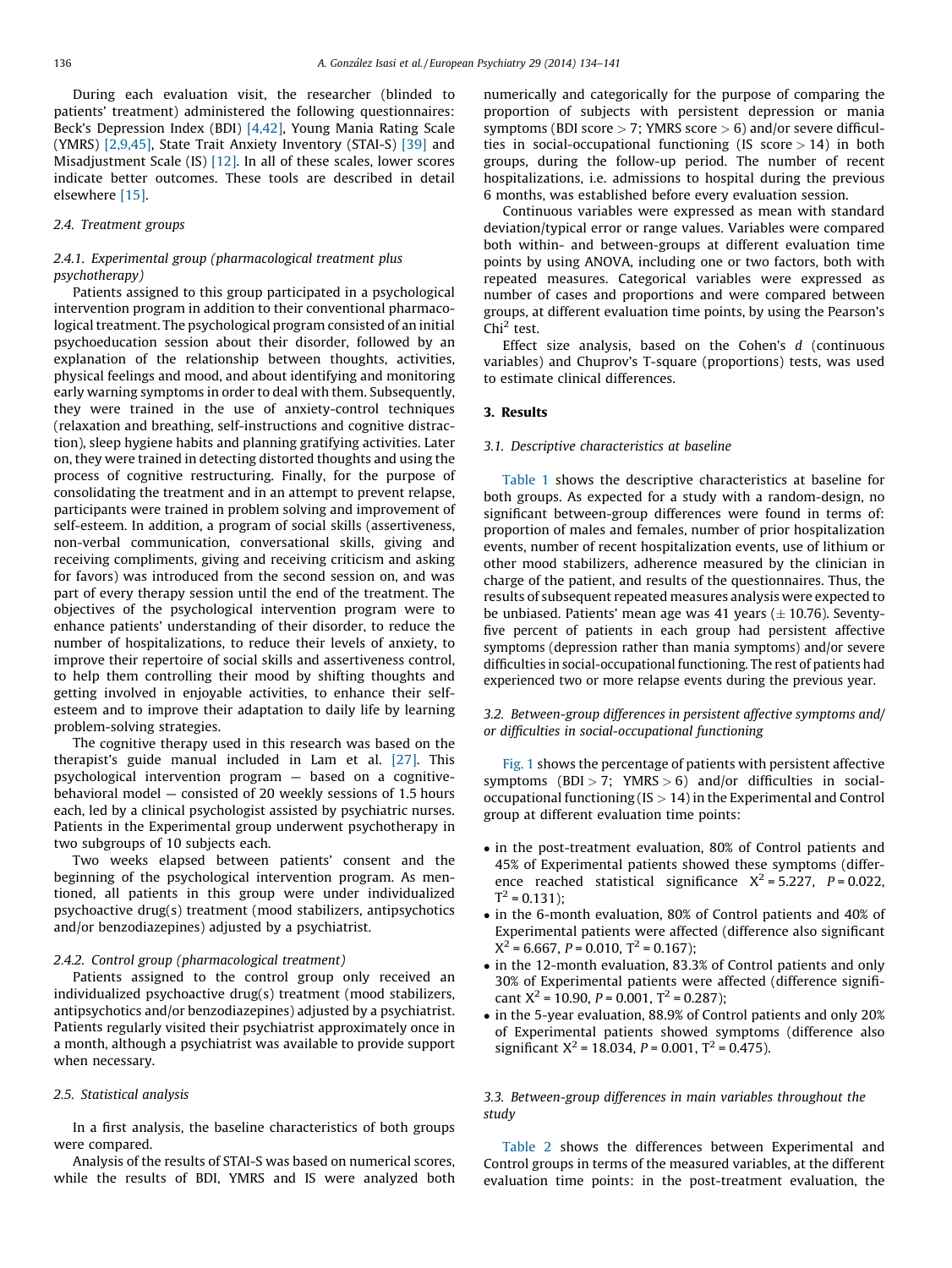#### <span id="page-3-0"></span>Table 1

Description of sample and baseline characteristics.

|                                                                                                                          | Total                 | Experimental group<br>$(n=20)$ | Control group<br>$(n=20)$ | <b>Statistics<sup>a</sup></b> | $P$ value |
|--------------------------------------------------------------------------------------------------------------------------|-----------------------|--------------------------------|---------------------------|-------------------------------|-----------|
| Gender<br>Male <sup>b</sup><br>Femaleb                                                                                   | 21(52.5)<br>19 (47.5) | 11(55.0)<br>9(45.0)            | 10(50.0)<br>10(50.0)      | 0.10                          | 0.752     |
| Age <sup>d</sup>                                                                                                         | 41.30 (10.76)         | 43.35 (11.48)                  | 39.25 (9.85)              | $-1.21$                       | 0.233     |
| Age of onset <sup>d</sup>                                                                                                | 30.05 (10.82)         | 29.75 (11.5)                   | 30.35 (9.5)               | 0.18                          | 0.858     |
| Duration of disorder <sup>c</sup>                                                                                        | $13.68(5-25)$         | $13.35(6-25)$                  | $14.01(5-24)$             | 0.46                          | 0.649     |
| No. previous episodes $c$                                                                                                | $10.75(2-18)$         | $11.10(2-17)$                  | $10.40(3-18)$             | 0.40                          | 0.693     |
| No. prior hospitalizations $\epsilon$                                                                                    | $2.18(0-20)$          | $2.30(0-20)$                   | $2.05(0-20)$              | $-0.23$                       | 0.822     |
| No. recent hospitalizations <sup>c</sup>                                                                                 | $0.25(0-3)$           | $0.10(0-1)$                    | $0.40(0-3)$               | 1.53                          | 0.134     |
| Scales at baseline<br>$STAI-Sd$                                                                                          | 19.05 (10.34)         | 21.30 (11.57)                  | 16.80 (8.66)              | $-1.39$                       | 0.172     |
| <b>Beck Depression</b><br>$\leq 7^b$<br>$>7^b$                                                                           | 14(35.0)<br>26(65.0)  | 8(40.0)<br>12(60.0)            | 6(30.0)<br>14(70.0)       | 0.44                          | 0.507     |
| <b>Mania Rating Scale</b><br>$\leq$ $6^{\rm b}$<br>$> 6^b$                                                               | 36(90.0)<br>4(10.0)   | 17(85.0)<br>3(15.0)            | 19(95.0)<br>1(5.0)        | 1.11                          | 0.292     |
| Misadjustment Scale<br>< 14 <sup>b</sup><br>$>14^{\rm b}$                                                                | 22(55.0)<br>18(45.0)  | 9(45.0)<br>11(55.0)            | 13(65.0)<br>7(35.0)       | 1.62                          | 0.204     |
| Persistent affective symptoms and/or severe misadjustment<br>With symptoms <sup>b</sup><br>Without symptoms <sup>b</sup> | 30(75.0)<br>10(25.0)  | 15(75.0)<br>5(25.0)            | 15(75.0)<br>5(25.0)       | 0.00                          | 1.000     |

<sup>a</sup> Due to the sample size, the Chi<sup>2</sup> test and the t Student test were used for comparisons between categorical and numerical variables.

<sup>b</sup> n (%).

Mean (range).

<sup>d</sup> Mean (standard deviation).

number of recent hospitalizations tended to be higher for Control than for Experimental patients ( $t = 2.03$ ,  $P = 0.056$ ); by the 12month evaluation, this difference reached statistical significance  $(t = 2.71, P = 0.015)$  thus evidencing that patients in the Experimental group needed less hospitalizations than those in the Control group; in the 5-year evaluation, the number of hospitalizations was higher for the Control group, though not significantly  $(t = 1.68, P = 0.109)$ .

Anxiety and depression related symptoms followed a similar trend, with Control patients showing worse outcome. Although



Fig. 1. Percentage of patients with persistent affective symptoms and/or with important maladaptation.

differences were not significant in the post-treatment evaluation (STAI-S:  $t = 1.92$ ,  $P = 0.062$ ; BDI:  $t = 1.54$ ,  $P = 0.131$ ), they reached significance in the 6-month (STAI-S:  $t = 2.46$ ,  $P = 0.019$ ; BDI:  $t = 2.91$ ,  $P = 0.015$ ), 12-month (STAI-S:  $t = 6.50$ ,  $P < 0.001$ ; BDI:  $t = 3.81$ ,  $P = 0.001$ ) and 5-year evaluations (STAI-S:  $t = 8.46$ ,  $P < 0.001$ ; BDI:  $t = 6.71$ ,  $P < 0.001$ ).

Mania and misadjustment symptoms were milder in Experimental than in Control patients at all evaluation time points: posttreatment (YMRS:  $t = -0.72$ ,  $P = 0.009$ ; IS:  $t = 5.67$ ,  $P < 0.001$ ); 6month (YMRS:  $t = 3.10$ ,  $P = 0.006$ ; IS:  $t = 7.01$ ,  $P < 0.001$ ); 12-month (YMRS:  $t = 4.49$ ,  $P < 0.001$ ; IS:  $t = 11.98$ ,  $P < 0.001$ ); and 5-year (YMRS:  $t = 3.28$ ,  $P = 0.004$ ; IS:  $t = 7.88$ ,  $P < 0.001$ ).

3.4. Within-group differences in main variables throughout the study

[Table](#page-5-0) 3 shows within-group differences in the measured variables. Observations were compared at the indicated evaluation time points.

No significant differences were found in the number of hospitalization events throughout the study for the Experimental group, while it increased significantly for the Control group  $(F = 6.881, P = 0.018)$ .

Symptoms of anxiety, depression and misadjustment showed similar patterns, namely they decreased significantly for the Experimental group (STAI-S:  $F = 23.586$ ,  $P < 0.001$ ; BDI:  $F = 33.329$ ,  $P < 0.001$ ; IS: F = 49.530,  $P < 0.001$ ) and increased significantly for the Control group (STAI-S:  $F = 22.45$ ,  $P < 0.001$ ; BDI:  $F = 7.056$ ,  $P = 0.017$ ; IS: F = 49.530, P = 0.001) throughout the study.

Mania symptoms increased significantly for the Control group (YMRS:  $F = 12.321$ ,  $P = 0.003$ ), while remained unchanged for the Experimental group (YMRS:  $F = 3.124$ ,  $P = 0.093$ ).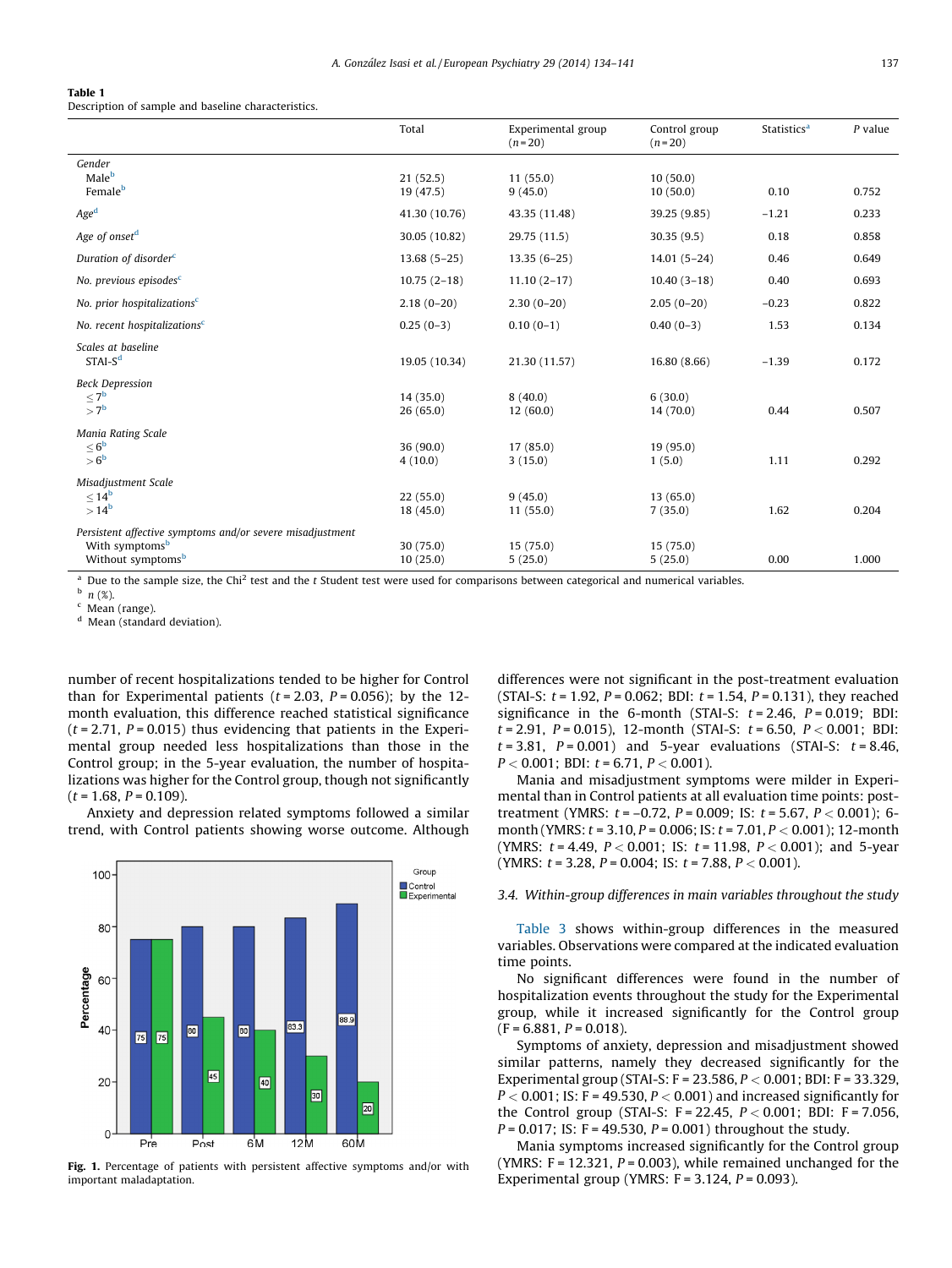<span id="page-4-0"></span>Between-group differences at the different evaluation time points.

| Values                       | Pretreatment               |                                        | Post-treatment |                                 | 6 months      |                           | 12 months     |                                 | 5 years       |                                 |
|------------------------------|----------------------------|----------------------------------------|----------------|---------------------------------|---------------|---------------------------|---------------|---------------------------------|---------------|---------------------------------|
| Scales                       | Mean (sd)                  | $t(P$ value) <sup><math>c</math></sup> | Mean (sd)      | t (P value) <sup>c</sup>        | Mean (sd)     | t (P value) <sup>c</sup>  | Mean (sd)     | t (P value) $\epsilon$          | Mean (sd)     | t (P value) $\epsilon$          |
| No. recent hospitalizations  |                            |                                        |                |                                 |               |                           |               |                                 |               |                                 |
| Control group                | 0.40(0.82)                 | 1.53(0.139)                            | 0.25(0.55)     | 2.03(0.056)                     | 0.30(0.66)    | 1.61(0.121)               | 0.39(0.61)    | $2.71(0.015^a)$                 | 1.06(2.24)    | 1.68(0.109)                     |
| Experimental group           | 0.10(0.31)                 |                                        | 0.00(0.00)     |                                 | 0.05(0.22)    |                           | 0.00(0.00)    |                                 | 0.02(0.49)    |                                 |
|                              |                            | $d = -0.62$                            | $d = -0.64$    |                                 | $d = -0.49$   |                           | $d = -0.91$   |                                 | $d = -0.62$   |                                 |
| Anxiety (STAI-S)             |                            |                                        |                |                                 |               |                           |               |                                 |               |                                 |
| Control group                | 16.80(8.66)                | $-1.39(0.172)$                         | 22.35 (12.24)  | 1.92(0.062)                     | 26.35 (13.94) | 2.46(0.019 <sup>a</sup> ) | 32.78 (11.97) | 6.50 ( $<$ 0.001 <sup>b</sup> ) | 28.44 (8.92)  | 8.46 ( $< 0.001b$ )             |
| Experimental group           | 21.30 (11.57)              |                                        | 16.00 (11.93)  |                                 | 16.50 (11.27) |                           | 8.85 (10.72)  |                                 | 8.80(5.05)    |                                 |
|                              |                            | $d = 0.55$                             |                | $d = -0.53$                     | $d = -0.78$   |                           | $d = -2.10$   |                                 | $d = -2.71$   |                                 |
| <b>Beck Depression (BDI)</b> |                            |                                        |                |                                 |               |                           |               |                                 |               |                                 |
| Control group                | 11.25 (9.06)               | 0.07(0.942)                            | 12.70 (10.28)  | 1.54(0.131)                     | 14.85 (10.16) | $2.91(0.006^a)$           | 13.72 (10.47) | 3.81 $(0.001b)$                 | 17.61 (6.75)  | 6.71 ( $<$ 0.001 <sup>b</sup> ) |
| Experimental group           | 11.05(8.11)                |                                        | 8.60(5.95)     |                                 | 6.80(7.03)    |                           | 3.80(4.87)    |                                 | 4.30(5.46)    |                                 |
|                              | $d = -0.02$<br>$d = -0.50$ |                                        |                | $d = -0.94$                     |               | $d = -1.29$               |               | $d = -2.18$                     |               |                                 |
| Mania Scale (YMRS)           |                            |                                        |                |                                 |               |                           |               |                                 |               |                                 |
| Control group                | 1.85(2.70)                 | $-0.72(0.477)$                         | 3.75(4.68)     | 2.85(0.009 <sup>a</sup> )       | 5.40(6.92)    | $3.10(0.006^a)$           | 6.39(5.83)    | 4.49 ( $< 0.001^{\circ}$ )      | 10.39 (11.40) | $3.28(0.004^a)$                 |
| Experimental group           | 2.50(3.01)                 |                                        | 0.65(1.27)     |                                 | 0.55(1.10)    |                           | 0.20(0.52)    |                                 | 1.45(1.99)    |                                 |
|                              |                            | $d = 0.22$                             | $d = -1.04$    |                                 | $d = -1.21$   |                           | $d = -1.95$   |                                 | $d = -1.33$   |                                 |
| Misadjustment Scale          |                            |                                        |                |                                 |               |                           |               |                                 |               |                                 |
| Control group                | 12.70 (7.95)               | $-1.00(0.323)$                         | 14.85 (6.22)   | 5.67 ( $<$ 0.001 <sup>b</sup> ) | 15.50 (6.04)  | 7.01 ( $< 0.001b$ )       | 17.22 (4.809) | 11.98 ( $< 0.001b$ )            | 19.00 (7.14)  | 7.88 ( $<$ 0.001 <sup>b</sup> ) |
| Experimental group           | 15.10 (7.17)               |                                        | 4.65(5.11)     |                                 | 3.45(4.75)    |                           | 1.90(2.65)    |                                 | 4.40(3.48)    |                                 |
|                              |                            | $d = 0.32$                             |                | $d = -1.80$                     |               | $d = -2.23$               |               | $d = -4.11$                     |               | $d = -2.72$                     |

 $P < 0.05$ .

 $b$   $P < 0.001$ .

c Bonferroni correction for multiples comparisons.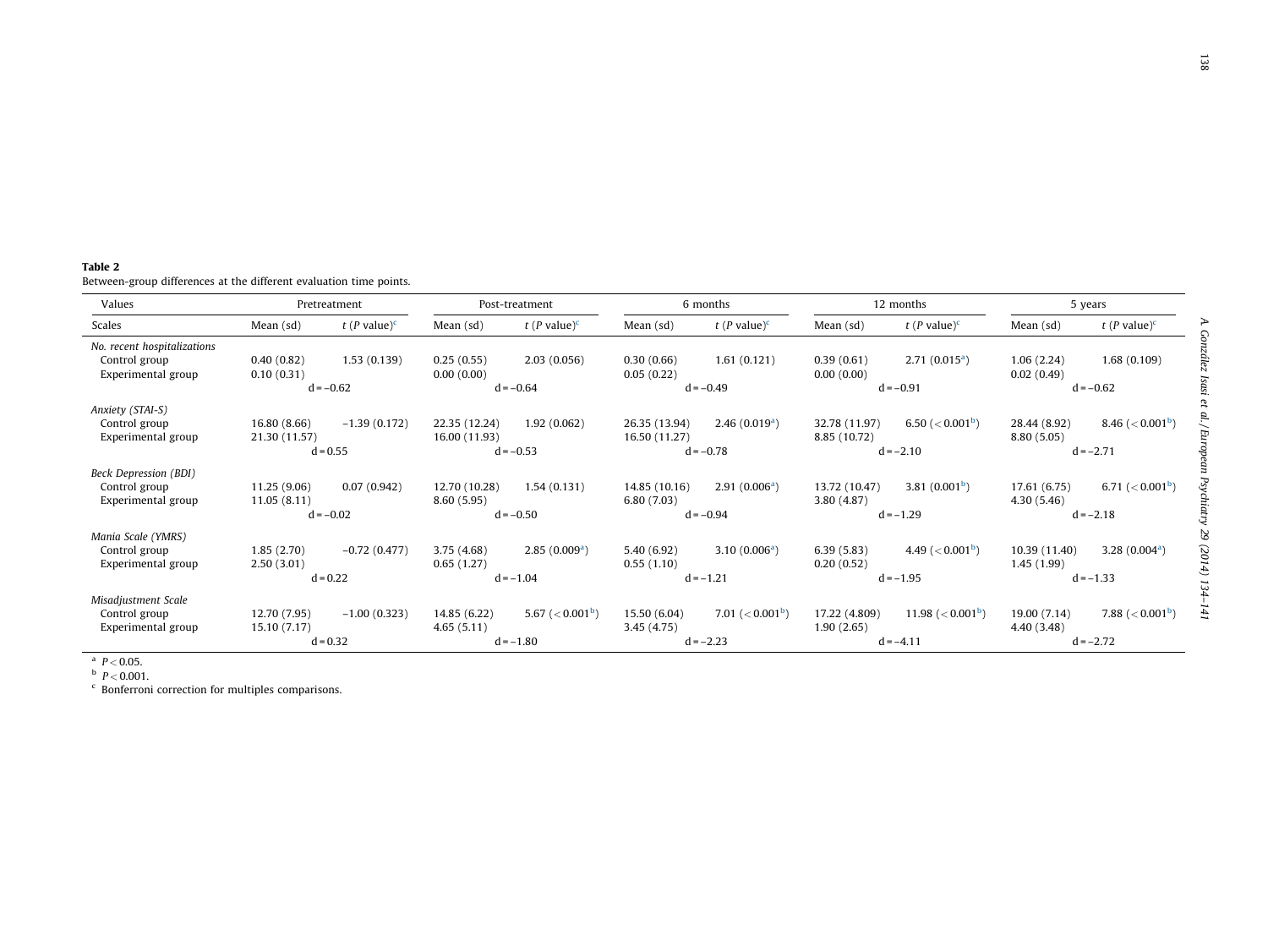<span id="page-5-0"></span>

| Table 3                                        |  |  |
|------------------------------------------------|--|--|
| Within-group differences throughout the study. |  |  |

|                                                                                                                       | Control group                           |                                        |                                         |                                         |                                          | Experimental group                                                                                                                             |                                         |                                       |                                       |                                     |                                      |                                                                                                                                   |
|-----------------------------------------------------------------------------------------------------------------------|-----------------------------------------|----------------------------------------|-----------------------------------------|-----------------------------------------|------------------------------------------|------------------------------------------------------------------------------------------------------------------------------------------------|-----------------------------------------|---------------------------------------|---------------------------------------|-------------------------------------|--------------------------------------|-----------------------------------------------------------------------------------------------------------------------------------|
| Scales                                                                                                                | Pre                                     | Post                                   | 6 M                                     | 12 M                                    | 5Y                                       | F(P value)                                                                                                                                     | Pre                                     | Post                                  | 6 M                                   | 12 M                                | 5Y                                   | F(P value)                                                                                                                        |
| No. prior hospitalizations<br>Anxiety (STAI-S)<br>Beck Depression (BDI)<br>Mania Scale (Young)<br>Misadjustment Scale | 2.06<br>16.80<br>11.25<br>1.85<br>12.70 | 2.28<br>22.35<br>2.70<br>3.75<br>14.85 | 2.61<br>26.35<br>14.85<br>5.40<br>15.50 | 3.00<br>32.78<br>13.72<br>6.39<br>17.22 | 4.06<br>28.44<br>17.61<br>10.39<br>19.00 | 6.881(0.018 <sup>a</sup> )<br>22.45 ( $< 0.001b$ )<br>7.056(0.017 <sup>a</sup> )<br>12.321(0.003 <sup>a</sup> )<br>15.620(0.001 <sup>a</sup> ) | 2.30<br>21.30<br>11.05<br>2.50<br>15.10 | 2.30<br>16.00<br>8.60<br>0.65<br>4.65 | 2.35<br>16.50<br>6.80<br>0.55<br>3.45 | 2.35<br>8.85<br>3.80<br>0.20<br>.90 | 2.50<br>8.80<br>4.30<br>. 45<br>4.40 | 6.86(0.144)<br>23.589 ( $< 0.001^{\circ}$ )<br>33.329 ( $< 0.001^{\circ}$ )<br>3.124 (0.093)<br>49.530 ( $<$ 0.001 <sup>b</sup> ) |

 $P < 0.05$  $P < 0.001$ .

# 4. Discussion

As far as we know, this is the first study to show such long-term maintained efficacy of a combined pharmacological plus psychoeducation and cognitive-behavioral therapy program in subjects with refractory bipolar disorder. Patients with refractory bipolar disorders, who present persistent and significant affective symptoms (depression rather than mania symptoms) despite appropriate pharmacological treatment generate the highest burden on the healthcare system, while showing the worst outcomes in terms of disease progression and chronicity [\[14,36\].](#page-6-0) Inclusion of euthymic patients and patients with subsyndromal symptoms was based on the reality of daily clinical practice [\[32\].](#page-6-0) Up-to-date, well-controlled studies including patients with bipolar disorders with a history of unfavorable progression are rather scarce. We postulate that the present research study contributes to evaluate the possible benefits of a combined therapy and to study the progression of refractory disorders in patients under standard therapy. Thus, it offers a good ecological validity.

The psychological program applied in this study was based on psychoeducation and cognitive-behavioral therapy, some of the most studied therapeutic approaches in this field [\[21,34,35\]](#page-6-0). Longterm randomized controlled trials published up-to-date, either included psychoeducation only [\[10\]](#page-6-0) or follow-up periods shorter than 5 years [\[3,29\]](#page-6-0). We decided to use group therapy because it facilitated the application of the therapy and reduced its associated costs.

Combined treatment proved better than pharmacological treatment in relieving mania, depression and anxiety symptoms after 6 months and in producing better adjustment to everyday life upon termination of treatment. These benefits were maintained after 5 years. During these 5 years, patients did not receive any other psychological treatment or support. Furthermore, although the number of hospitalization events increased significantly for the Control group, it remained unchanged for the Experimental group throughout the 5-year follow-up period. No subjects failed to comply with the treatment or were lost to follow-up, except for two control patients who died in the first year (one by suicide and one by a heart attack). The reason why no participant left the group and no study patient lost to follow-up was probably related to an active commitment of therapist to patients. Thus, psychological therapy, applied as a complement to pharmacological therapy, seemed to be attractive to patients, effective in producing good results and efficient for application due to its short duration and group-based format. The standard treatment consisted of medication prescription without psychological intervention, which may have contributed to the marked differences between groups, thus supporting the efficacy of a psychological treatment in terms of improving the evolution of bipolar disorders. Psychological treatment helps patients to learn how to better manage their illness.

Up-to-date evidence supports the view that pharmacological treatments available are necessary though not sufficient to treat refractory bipolar disorders successfully. The few published studies conducted with patients with bipolar disorders with a history of unfavorable progression [\[26,34,35\]](#page-6-0), showed that combined therapy reduced the number of episodes, hospitalizations and symptoms, and improved social functional capacity. Such improvements were sustained during 1-year follow-up [\[3,28\].](#page-6-0) Our results agree with these studies, and further evidence a new aspect: not only is the improvement sustained, but also the evidence of positive effects increased in several areas over the time.

In contrast with our results, Scott et al., in 2006 [\[37\],](#page-6-0) found no differences in patients with a refractory bipolar disorder, who were treated with psychotherapy. However, their sample comprised a combination of acute patients and patients in remission; moreover, some of them were not under pharmacological treatment. It is our view that patients should not be in the manic or hypomanic phase at the time psychotherapy is applied, because this therapy might be ineffective in that situation; furthermore, the pharmacological treatment should be prescribed according to clinical guidelines by psychiatrists with expertise in the management of these difficult-to-treat patients. Lam et al., 2005 [\[29\],](#page-6-0) found that cognitive therapy had no significant effect in reducing relapse over an 18-month study period and that additional booster sessions were necessary. Our psychological intervention program included psychoeducation, anxiety-control techniques, cognitive restructuring, activities planning, a social skill program, a problemsolving program and a self-esteem improvement program. In turn, Meyer and Hautzinger, in 2012 [\[33\]](#page-6-0), did not find any differences in relapse rates over a 24-month study between cognitive-behavior therapy (CBT) and supportive therapy (ST) of equal intensity and frequency, suggesting that certain shared characteristics (e.g. information, systematic mood monitoring) might explain the effects of psychosocial treatment for bipolar disorder. Changes over time were observed in some variables, they were not differentially associated with CBT or ST. Their results also suggest that a higher number of prior episodes, a lower number of therapy sessions and a diagnosis of bipolar II disorder are associated with a shorter time before relapse.

In our earlier pilot study conducted with a reduced population sample [\[16\],](#page-6-0) we found significant differences between the group under combined treatment and the group under pharmacological treatment in the 12-month evaluation but not in earlier evaluations. That treatment included some psychoeducation although not in a structured fashion. More recently, we reported differences already in the post-treatment evaluation, which were even larger in the 6-month and 12-month evaluations [\[17\]](#page-6-0). Such difference in the outcome of both studies may be accounted for by the intensity of the applied psychological treatment (13 sessions in the first study, 20 in the later one) and the size of the sample (20 subjects in the first study, 40 subjects in the later one). In this study, we found the program to be still effective by the 5-year evaluation. Thus, unlike other studies [\[29\]](#page-6-0), our results support the view that the benefits of a psychological treatment do not dissipate over time.

Anyway, there are some limitations in this study. It would have been interesting to have more information (for example, the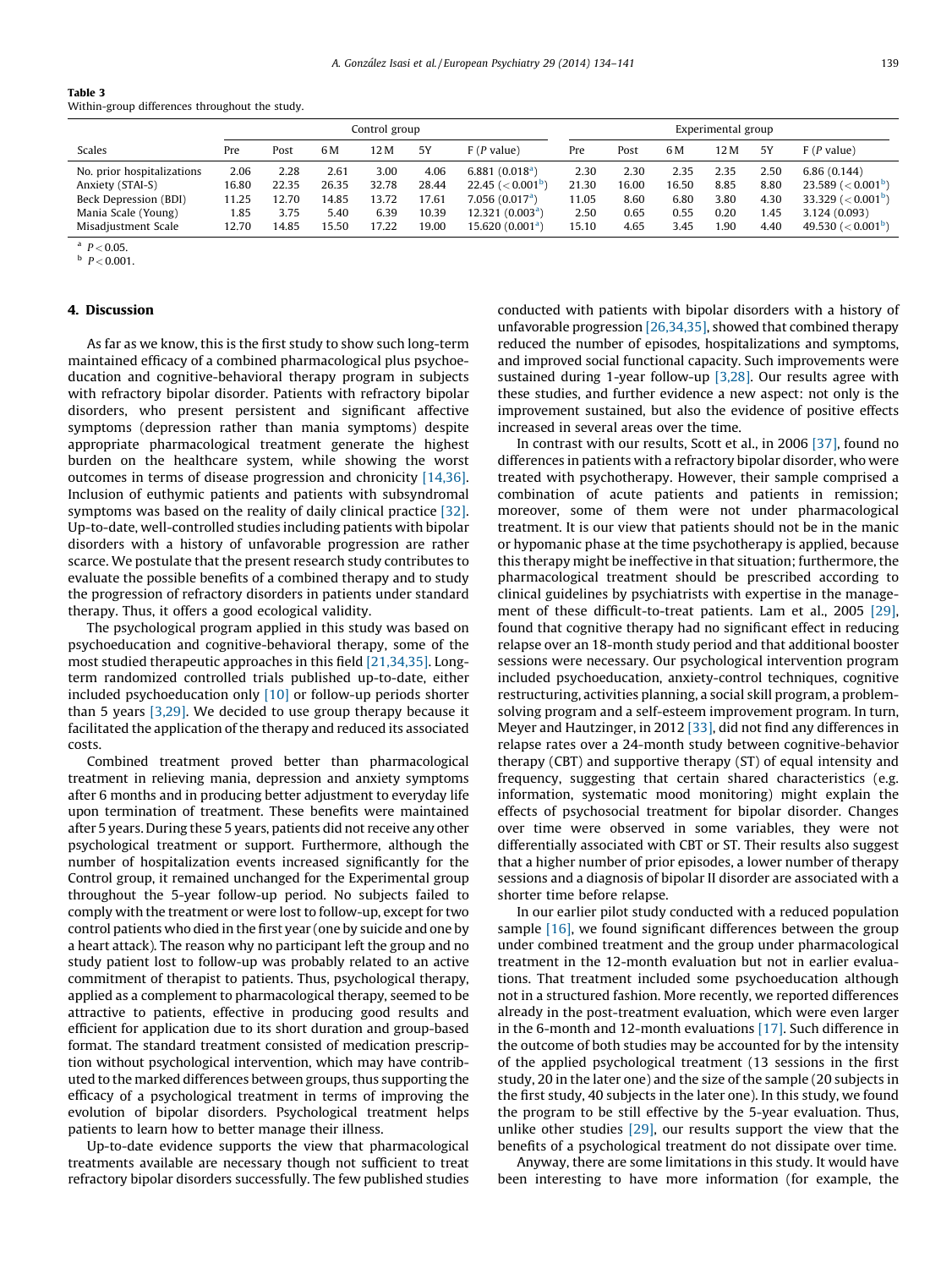<span id="page-6-0"></span>recurrences or time to recurrence) about the whole sample in the period between the 12-month and 5-year assessments. These measures would have offered a more comprehensive idea of the trajectory of the clinical course of the illness. Further research should take this limitation into account.

We postulate that this study evidences the long-term benefits of a psychological treatment and opens new research lines. Further studies with larger sample sizes, where additional variables are evaluated, such as the number of days admitted to hospital or the adherence to medication, are needed. Additionally, research lines focused on the evaluation of the different components of the psychological program (psychoeducation and cognitive-behavioral therapy) or comparing psychoeducation alone with more structured psychological programs, would be helpful and enriching. A further step to this issue would address the effectiveness of psychological programs applied to patients' relatives/caretakers.

# Disclosure of interest

The authors declare that they have no conflicts of interest concerning this article.

#### Acknowledgements

The work presented in the manuscript ''Psychoeducation and cognitive-behavioral therapy for patients with refractory bipolar disorder: A 5-year controlled clinical trial'' by the authors Ana González Isasi, Enrique Echeburúa, José María Limiñana and Ana González-Pinto, has been entirely funded by the Servicio Canario de Salud. Therefore, the funding source is the same public institution where the work has been performed.

#### References

- [1] Amador XF, Friedman JH, Kasapis C, Yale SA, Flaum M, Gorman JM. Suicidal behavior in schizophrenia and its relationship to awareness of illness. Am J Psychiatry 1996;153:1185–8.
- [2] American Psychiatric Association. Diagnostic and Statistical manual of mental disorders, Fourth Edition, Washington D.C.: American Psychiatric Association; 1994.
- [3] Ball JR, Mitchell PB, Corry JC, Skillecorn A, Smith M, Malhi GS. A randomized controlled trial of cognitive therapy for bipolar disorder: focus on long-term change. J Clin Psychiatry 2006;67:277–86.
- [4] Beck AT, Rush AJ, Shaw BF, Emery G. Cognitive therapy of depression. New York: Guilford Press; 1979.
- [5] Becoña E, Lorenzo MC. Tratamientos psicológicos eficaces para el trastorno bipolar. Psicothema 2001;13:511–22.
- [6] Beltman MW, Voshaar RC, Speckens AE. Cognitive-behavioural therapy for depression in people with a somatic disease: meta-analysis of randomised controlled trials. Br J Psychiatry 2010;197:11–9.
- [7] Bertelsen M, Jeppesen P, Petersen L, Ohlenschlaeger J, le Quach P, Christensen TO, et al. Five-year follow-up of a randomized multicenter trial of intensive early intervention vs standard treatment for patients with a first episode of psychotic illness. The OPUS Trial. Arch Gen Psychiatry 2008;65:762–71.
- [8] Colom F, Vieta E. A perspective on the use of psychoeducation, cognitivebehavioral therapy and interpersonal therapy for bipolar patients. Bipolar Disord 2004;6:480–6.
- [9] Colom F, Vieta E, Martínez-Arán A, García-García M, Reinares M, Torrent C, et al. Versión española de una escala de evaluación de la manía: validez y fiabilidad de la Escala de Young. Med Clin 2002;119:366–71.
- [10] Colom F, Vieta E, Sánchez-Moreno J, Palomino-Otiniano R, Reinares M, Goikolea JM, et al. Group psychoeducation for stabilised bipolar disorders: 5-year outcome of a randomized clinical trial. Br J Psychiatry 2009;194:260–5.
- [11] De Dios C, Ezquiaga E, García A, Soler B, Vieta E. Time spent with symptoms in a cohort of bipolar disorder outpatients in Spain: a prospective 18-month follow-up study. J Affect Disord 2010;125:74–81.
- [12] Echeburúa E, Corral P, Fernández-Montalvo J. Escala de Inadaptación: propiedades psicométricas en contextos clínicos. Análisis y Modificación de Conducta 2000;26:325–40.
- [13] First MB, Spitzer RL, Gibbon M, Williams JBW. Structured clinical interview for DSM-IV-TR Axis I disorders, research revision. Patient Edition (SCID-I/P). Biometrics Research. New York: New York State Psychiatric Institute; 2002.
- [14] Gazalle FK, Hallal PC, Andreazza AC, Frey BN, Kauer-Sant'Anna M, Weyne F, et al. Manic symptoms and quality of life in bipolar disorder. Psychiatry Res 2007;153:33–8.
- [15] González-Isasi A, Echeburúa E, González-Pinto A. Diseño y evaluación de un programa de intervención psicológica para pacientes con trastorno bipolar refractarios a tratamiento: un estudio piloto. Análisis y Modificación de Conducta 2003;29:649–71.
- [16] González-Isasi A, Echeburúa E, Mosquera F, Ibáñez B, Aizpuru F, González-Pinto A. Long-term efficacy of a psychological intervention program for patients with refractory bipolar disorder: a pilot study. Psychiatry Res 2010;176:161–5.
- [17] González-Isasi A, Echeburúa E, Limiñana JM, González-Pinto A. How effective is a psychological intervention program for patients with refractory disorder? A randomized controlled trial. J Affect Disord 2010;126:80–7.
- [18] González-Isasi A, Echeburúa E, Limiñana JM, González-Pinto A. Predictors of good outcome in patients with refractory bipolar disorder following a drug or a drug and cognitive-behavioral treatment. Compr Psychiatry 2012;53: 224–9.
- [19] González-Pinto A, Lalaguna B, Mosquera F, Pérez de Heredia JL, Gutiérrez M, Ezcurra J, et al. Use of olanzapine in dysphoric mania. J Affect Disord 2001;66:247–53.
- [20] González-Pinto A, Tohen M, Lalaguna B, Pérez-Heredia JL, Fernández-Corres B, Gutiérrez M, et al. Treatment of bipolar I rapid cycling patients during dysphoric mania with olanzapine. J Clin Psychopharmacol 2002;22: 450–4.
- [21] González-Pinto A, González C, Enjuto S, Fernández de Corres B, López P, Palomo J, et al. Psychoeducation and cognitive-behavioral therapy in bipolar disorder: an update. Acta Psychiatr Scand 2004;109:83–90.
- [22] González-Pinto A, Mosquera F, Alonso M, López P, Ramírez F, Vieta E, et al. Suicidal risk in bipolar I disorder patients and adherence to long-term lithium treatment. Bipolar Disord 2006;8:618–24.
- [23] González-Pinto A, Dardennes R, de Zélicourt M, López P, Oliveros RG, Vieta E, et al. In-patient care costs of patients with bipolar I disorder: a comparison between two European centers. J Affect Disord 2009;121:152–5.
- [24] Judd LL, Akiskal HS, Schettler PJ, Endicott J, Maser J, Solomon DA, et al. The long-term natural history of the weekly symptomatic status of bipolar I disorder. Arch Gen Psychiatry 2002;59:530–7.
- [25] Judd LL, Schettler PJ, Akiskal HS, Coryell W, Leon AC, Maser JD, et al. Residual symptom recovery from major affective episodes in bipolar disorders and rapid episode relapse/recurrence. Arch Gen Psychiatry 2008;65: 386–394.
- [26] Lam D. What can we conclude from studies on psychotherapy in bipolar disorder? Invited commentary on... Cognitive-behavioral therapy for severe and recurrent bipolar disorders. Br J Psychiatry 2006;188: 321–2.
- [27] Lam DH, Jones S, Hayward P, Bright J. Cognitive therapy for bipolar disorder: a therapist's guide to concepts. Methods and Practice. New York: John Wiley & Sons; 1999.
- [28] Lam DH, Watkins ER, Hayward P, Bright J, Wright K, Kerr N, et al. A randomized controlled study of cognitive therapy for relapse prevention for bipolar affective disorder: outcome of the first year. Arch Gen Psychiatry 2003;60:145–52.
- [29] Lam DH, Hayward P, Watkins ER, Wright K, Sham P. Relapse prevention in patients with bipolar disorder: cognitive therapy outcome after 2 years. Am J Psychiatry 2005;162:324–9.
- [30] Linszen D, Dingemans P, Lenior M. Early intervention and a five-year follow-up in young adults with a short duration of untreated psychosis: ethical implications. Schizophr Res 2001;51:55–61.
- [31] López P, Mosquera F, de León J, Gutiérrez M, Ezcurra J, Ramírez F, et al. Suicide attempts in bipolar patients. J Clin Psychiatry 2001;62:963–6.
- [32] Mansell W, Colom F, Scott J. The nature and treatment of depression in bipolar disorder: a review and implications for future psychological investigation. Clin Psychol Rev 2005;25:1076–100.
- [33] Meyer TD, Hautzinger M. Cognitive behaviour therapy for bipolar disorders; relapse rates for treatment period and 2-year follow-up. Psychol Med 2012;42:1429–39.
- [34] Miklowitz DJ, Otto MW, Frank E, Reilly-Harrington NA, Wisniewski SR, Kogan JN, et al. Psychosocial treatments for bipolar depression: a 1-year randomized trial from the Systematic Treatment Enhancement Program. Arch Gen Psychiatry 2007;64:419–26.
- [35] Miklowitz DJ, Otto MW, Frank E, Reilly-Harrington NA, Kogan JN, Sachs GS, et al. Intensive psychosocial intervention enhances functioning in patients with bipolar depression: results from a 9-month controlled trial. Am J Psychiatry 2007;164:1340–7.
- [36] Piccinni A, Catena M, Del Debbio A, Marazziti D, Monje C, Schiavi E, et al. Health-related quality of life and functioning in remitted bipolar I outpatients. Compr Psychiatry 2007;48:323–8.
- [37] Scott J, Paykel E, Morriss R, Bentall R, Kinderman P, Johnson T, et al. Cognitivebehavioral therapy for severe and recurrent bipolar disorders: randomized controlled trial. Br J Psychiatry 2006;188:313–20.
- [38] Scott J, Colom F, Popova E, Benabarre A, Cruz N, Valenti M, et al. Long-term mental health resource utilization and cost of care following group psychoeducation or unstructured group support for bipolar disorders: a cost-benefit analysis. J Clin Psychiatry 2009;70:378–86.
- [39] Spielberger CD, Gorsuch RL, Lushene RE. The state trait anxiety inventory. Palo Alto (California): Consulting Psychologist Press; 1970 [Traducido al español por N. Seisdedos y publicado por TEA Ediciones].
- [40] Stahl S. Psicofarmacología esencial de la depresión y del trastorno bipolar. Barcelona: Ariel; 2002.